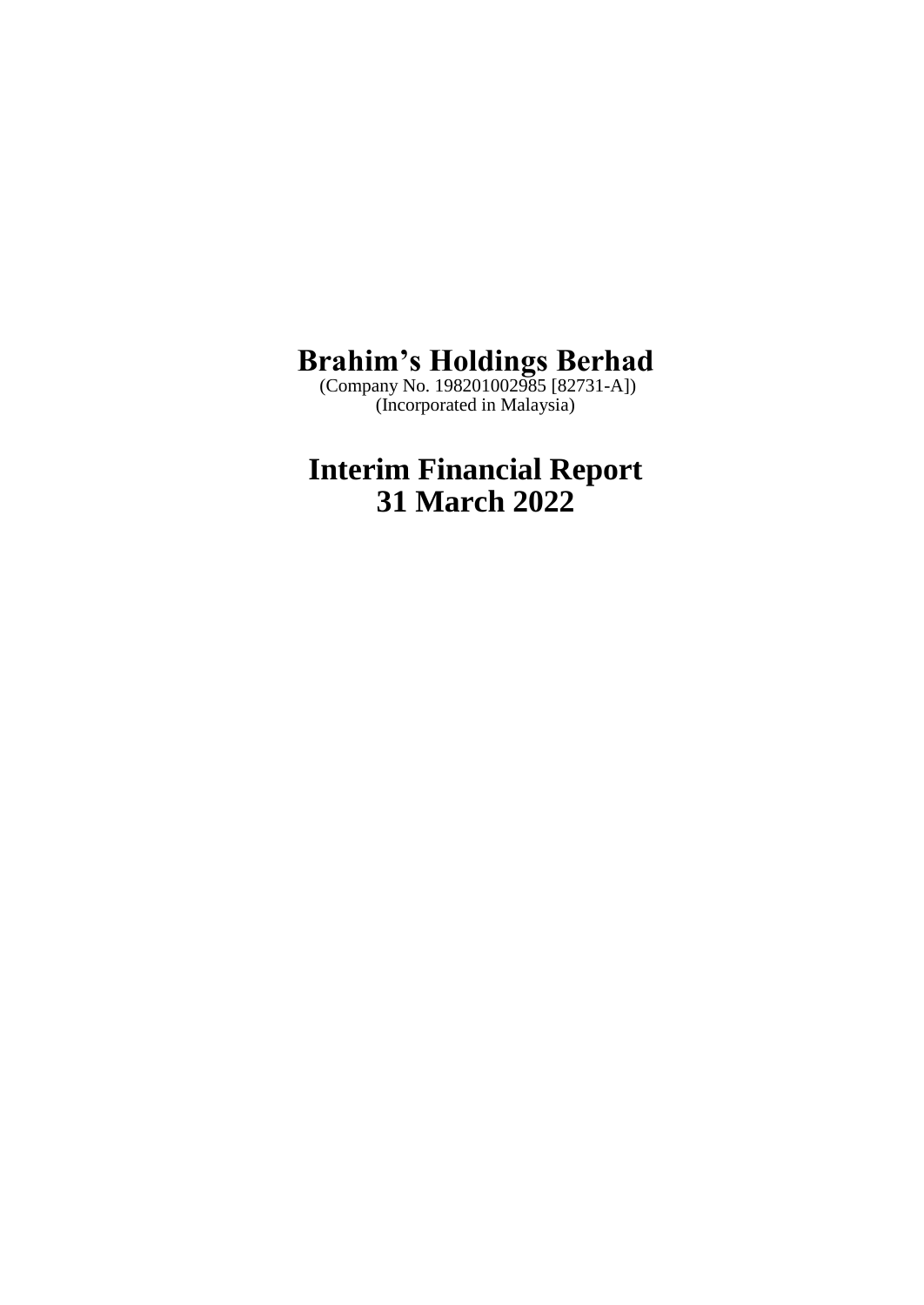(Company No. 198201002985 [82731-A]) (Incorporated in Malaysia)

#### **Unaudited Condensed Consolidated Statement Of Comprehensive Income For The Quarter Ended 31 March 2022**

|                                                               | <b>Individual Quarter</b> |                       | <b>Cumulative Quarters</b>      |                          |                       |                                 |
|---------------------------------------------------------------|---------------------------|-----------------------|---------------------------------|--------------------------|-----------------------|---------------------------------|
|                                                               | 3 months ended<br>31-Mar  |                       |                                 | 3 months ended<br>31-Mar |                       |                                 |
|                                                               | 2022<br><b>RM'000</b>     | 2021<br><b>RM'000</b> | <b>Changes</b><br>$\frac{0}{0}$ | 2022<br><b>RM'000</b>    | 2021<br><b>RM'000</b> | <b>Changes</b><br>$\frac{0}{0}$ |
| <b>Continuing Operations</b>                                  |                           |                       |                                 |                          |                       |                                 |
| <b>Revenue</b>                                                | 16,193                    | 7,148                 | 126.54%                         | 16,193                   | 7,148                 | 126.54%                         |
| <b>Cost of Sales</b>                                          | (7, 495)                  | (3,457)               |                                 | (7, 495)                 | (3,457)               |                                 |
| <b>Gross Profit</b>                                           | 8,698                     | 3,691                 |                                 | 8,698                    | 3,691                 |                                 |
| Other income                                                  | 62                        | 21                    |                                 | 62                       | 21                    |                                 |
| <b>Administrative expenses</b>                                | (16,775)                  | (18, 123)             |                                 | (16,775)                 | (18, 123)             |                                 |
| Other expenses                                                | (518)                     | (617)                 |                                 | (518)                    | (617)                 |                                 |
| (Loss)/Profit from operations                                 | (8,533)                   | (15,028)              | $-43.22%$                       | (8,533)                  | (15,028)              | $-43.22%$                       |
| <b>Finance costs</b>                                          | (1,704)                   | (1,201)               |                                 | (1,704)                  | (1,201)               |                                 |
| Share of results of jointly                                   |                           |                       |                                 |                          |                       |                                 |
| controlled entities                                           |                           |                       |                                 |                          |                       |                                 |
| (Loss)/Profit before taxation                                 | (10,237)                  | (16,229)              | $-36.92%$                       | (10, 237)                | (16,229)              | 36.92%                          |
| Income tax expense                                            | (67)                      |                       |                                 | (67)                     |                       |                                 |
| <b>Zakat</b>                                                  |                           |                       |                                 |                          |                       |                                 |
| (Loss)/Profit after taxation                                  | (10, 304)                 | (16,229)              | 36.51%                          | (10, 304)                | (16,229)              | 36.51%                          |
| (Loss)/Profit attributable to:                                |                           |                       |                                 |                          |                       |                                 |
| - Owners of the Company                                       | (4, 846)                  | (6,922)               | 29.99%                          | (4,846)                  | (6,922)               | 29.99%                          |
| - Non Controlling Interests                                   | (5, 458)                  | (9,307)               | $-41.36%$                       | (5,458)                  | (9,307)               | $-41.36%$                       |
|                                                               | (10, 304)                 | (16,229)              | 36.51%                          | (10, 304)                | (16,229)              | 36.51%                          |
| Total comprehensive (loss)/income attributable to:-           |                           |                       |                                 |                          |                       |                                 |
| - Owners of the Company                                       | (4,846)                   | (6,922)               |                                 | (4,846)                  | (6,922)               |                                 |
| - Non Controlling Interest                                    | (5,458)                   | (9,307)               |                                 | (5,458)                  | (9,307)               |                                 |
|                                                               | (10, 304)                 | (16,229)              |                                 | (10, 304)                | (16,229)              |                                 |
| Loss per share (RM) attributable to the owners of the Company |                           |                       |                                 |                          |                       |                                 |
| <b>Basic</b>                                                  | (1.73)                    | (2.58)                |                                 | (1.73)                   | (2.58)                |                                 |
| Diluted                                                       | N/A                       | N/A                   |                                 | N/A                      | N/A                   |                                 |

The Condensed Consolidated Statement of Comprehensive Income should be read in conjunction with the Annual Financial Report for the year ended 31 December 2021.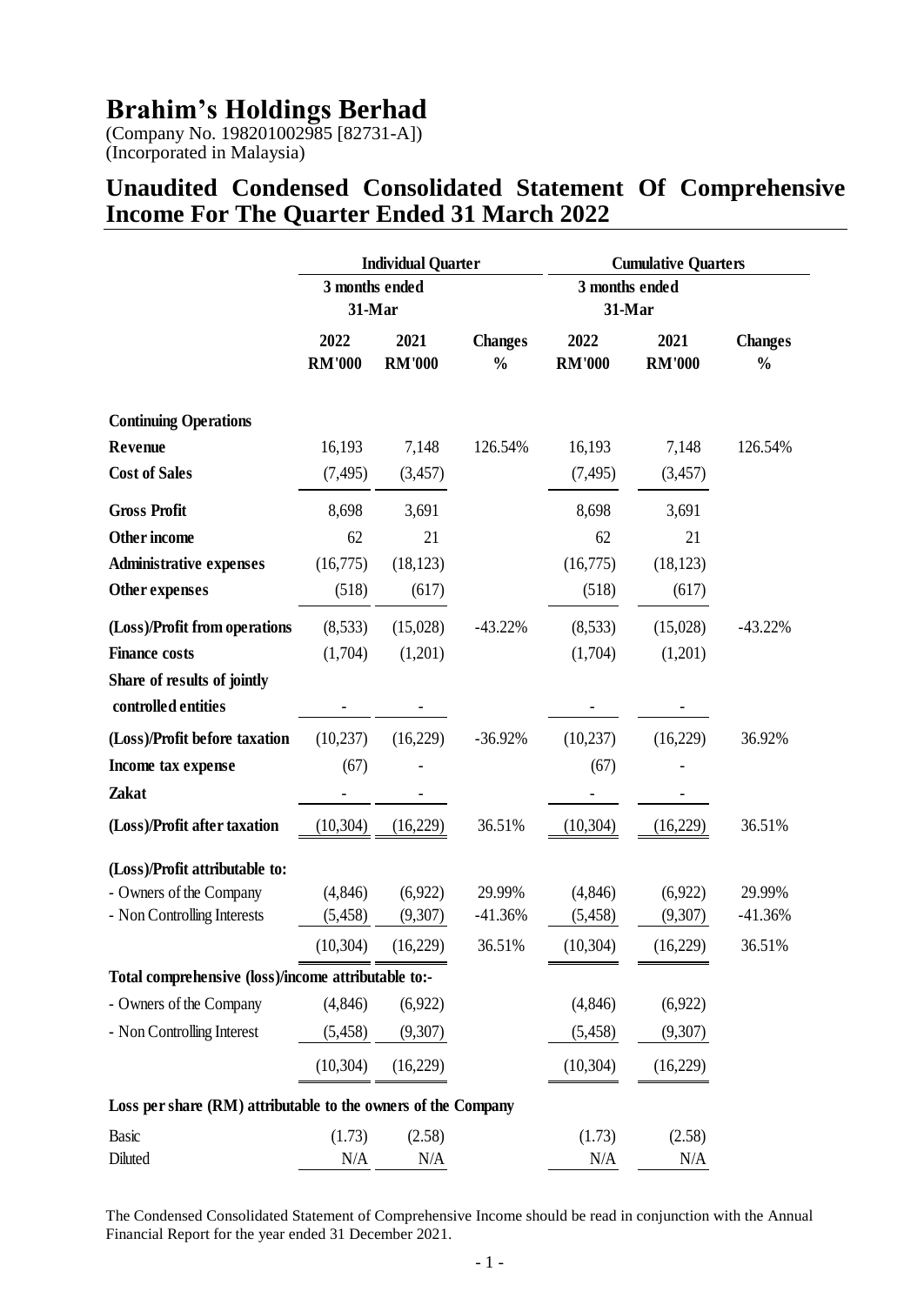(Company No. 198201002985 [82731-A]) (Incorporated in Malaysia)

# **Condensed Consolidated Statement Of Financial Position As At 31 March 2022**

|                                              | As At<br>31.03.2022<br><b>RM'000</b> | As At<br>31.12.2021<br><b>RM'000</b> |
|----------------------------------------------|--------------------------------------|--------------------------------------|
| <b>ASSETS</b>                                | (Unaudited)                          | (Audited)                            |
| <b>Non Current Assets</b>                    |                                      |                                      |
| Property, plant and equipment                | 169,905                              | 174,030                              |
| Goodwill on consolidation                    | 84                                   | 84                                   |
| Deferred tax assets                          |                                      |                                      |
|                                              | 169,989                              | 174,114                              |
| <b>Current Assets</b>                        |                                      |                                      |
| Inventories                                  | 2,769                                | 2,411                                |
| Trade receivables                            | 7,658                                | 10,208                               |
| Other receivables, deposits and prepayments  | (1, 114)                             | 2,983                                |
| Tax recoverable                              | 967                                  | 967                                  |
| Amount owing by related parties              | 21                                   | 498                                  |
| Fixed deposits with a licensed bank          | 3,357                                | 3,412                                |
| Cash and bank balances                       | 2,347                                | 1,839                                |
|                                              | 16,005                               | 22,318                               |
| <b>TOTAL ASSETS</b>                          | 185,994                              | 196,432                              |
| <b>EQUITY &amp; LIABILITIES</b>              |                                      |                                      |
| Equity attributable to equity holders        |                                      |                                      |
| Share capital                                | 279,607                              | 279,607                              |
| <b>Accumulated losses</b>                    | (371,001)                            | (366, 185)                           |
| <b>Shareholders' Equity</b>                  | (91, 394)                            | (86,578)                             |
| Non Controlling Interest                     | (82, 245)                            | (76, 785)                            |
| <b>Total Equity</b>                          | (173, 639)                           | (163, 363)                           |
| <b>Non-Current Liabilities</b>               |                                      |                                      |
| Other payables                               | 1,291                                | 1,291                                |
| Long-term borrowings                         | 957                                  | 156,298                              |
| Deferred tax liabilities                     | 2,644                                | 2,644                                |
|                                              | 4,892                                | 160,233                              |
| <b>Current Liabilities</b>                   |                                      |                                      |
| Trade payables                               | 54,574                               | 49,782                               |
| Other payables and accruals                  | 43,627                               | 46,557                               |
| Short-term borrowings                        | 236,746                              | 83,735                               |
| Amount due to related parties                | 5,849                                | 5,543                                |
| Advances from a Director                     | 6,461                                | 6,461                                |
| Tax liabilities                              | 22                                   | 22                                   |
| Provision for zakat                          | 562                                  | 562                                  |
| Provision for Contigent Liabilities          | 6,900                                | 6,900                                |
|                                              | 354,741                              | 199,562                              |
| <b>Total Liabilities</b>                     | 359,633                              | 359,795                              |
| TOTAL EQUITY AND LIABILITIES                 | 185,994                              | 196,432                              |
|                                              |                                      |                                      |
| Net assets per share attribulate to ordinary |                                      |                                      |
| equity holders of the Company (RM)           | (0.33)                               | (0.31)                               |

The Condensed Consolidated Statement of Financial Position should be read in conjunction with the Annual Financial Report for the year ended 31 December 2021.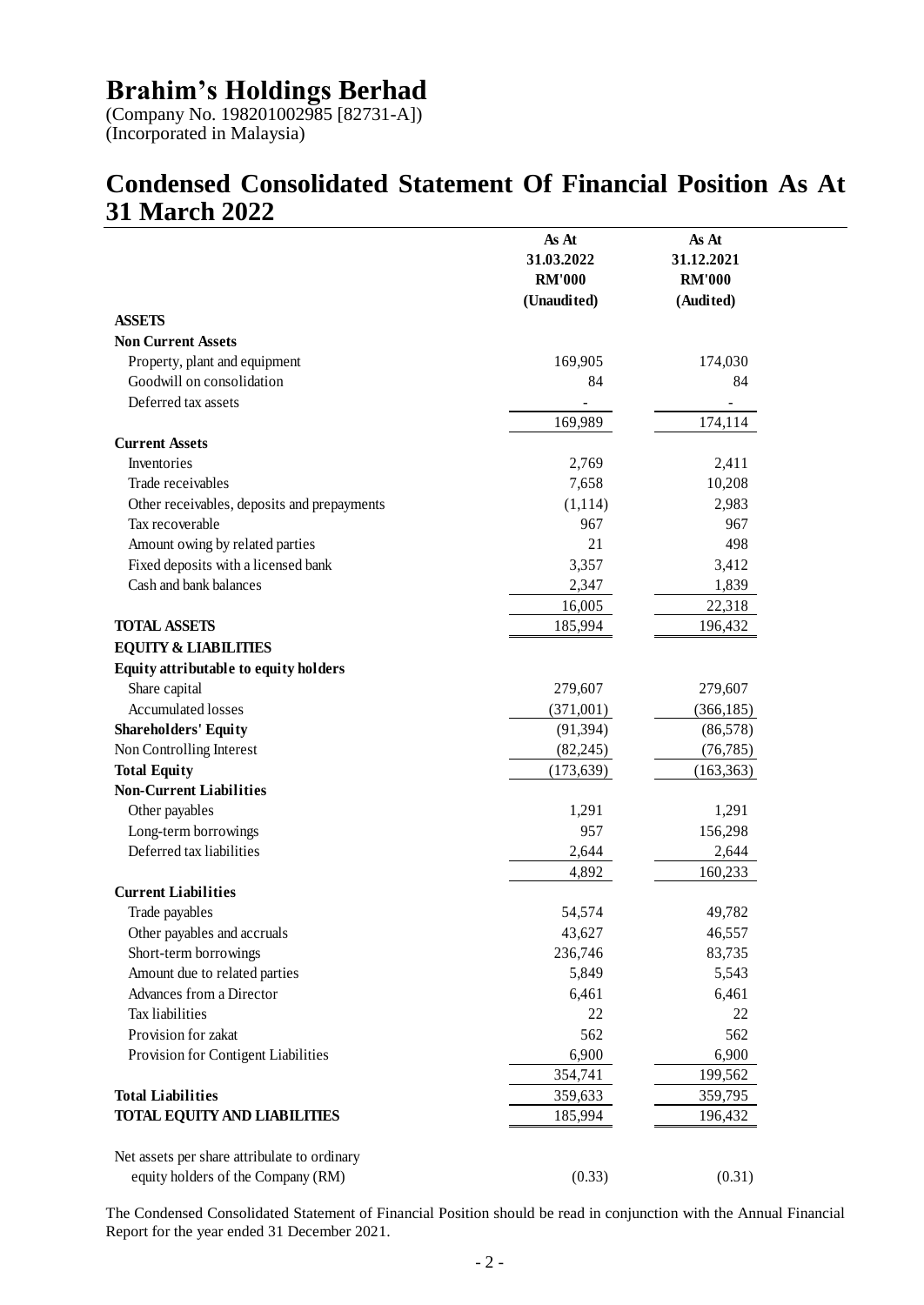(Company No. 198201002985 [82731-A]) (Incorporated in Malaysia)

# **Unaudited Condensed Consolidated Statement Of Changes In Equity For The Year Ended 31 March 2022**

|                           | Share Capital<br><b>RM'000</b> | Accumulated<br>losses<br><b>RM'000</b> | Total<br><b>RM'000</b> | Non-Controlling<br>Interest<br><b>RM'000</b> | Total<br><b>RM'000</b> |
|---------------------------|--------------------------------|----------------------------------------|------------------------|----------------------------------------------|------------------------|
| At 1 January 2022         | 279,607                        | (366, 185)                             | (86,578)               | (76, 785)                                    | (163, 363)             |
| Issuance of share capital |                                |                                        |                        |                                              |                        |
| Total comprehensive loss  |                                | (4,816)                                | (4,816)                | (5,457)                                      | (10,273)               |
| At 31 March 2022          | 279,607                        | (371,001)                              | (91, 394)              | (82, 242)                                    | (173, 636)             |
| At 1 January 2021         | 268,266                        | (354,910)                              | (86, 644)              | (40, 418)                                    | (127,062)              |
| Issuance of share capital | 11,341                         |                                        | 11,341                 |                                              | 11,341                 |
| Total comprehensive loss  |                                | (11,275)                               | (11,275)               | (36,367)                                     | (47, 642)              |
| At 31 December 2021       | 279,607                        | (366, 185)                             | (86,578)               | (76, 785)                                    | (163, 363)             |

The Condensed Consolidated Statement of Changes in Equity should be read in conjunction with the Annual Financial Report for the year ended 31 December 2021.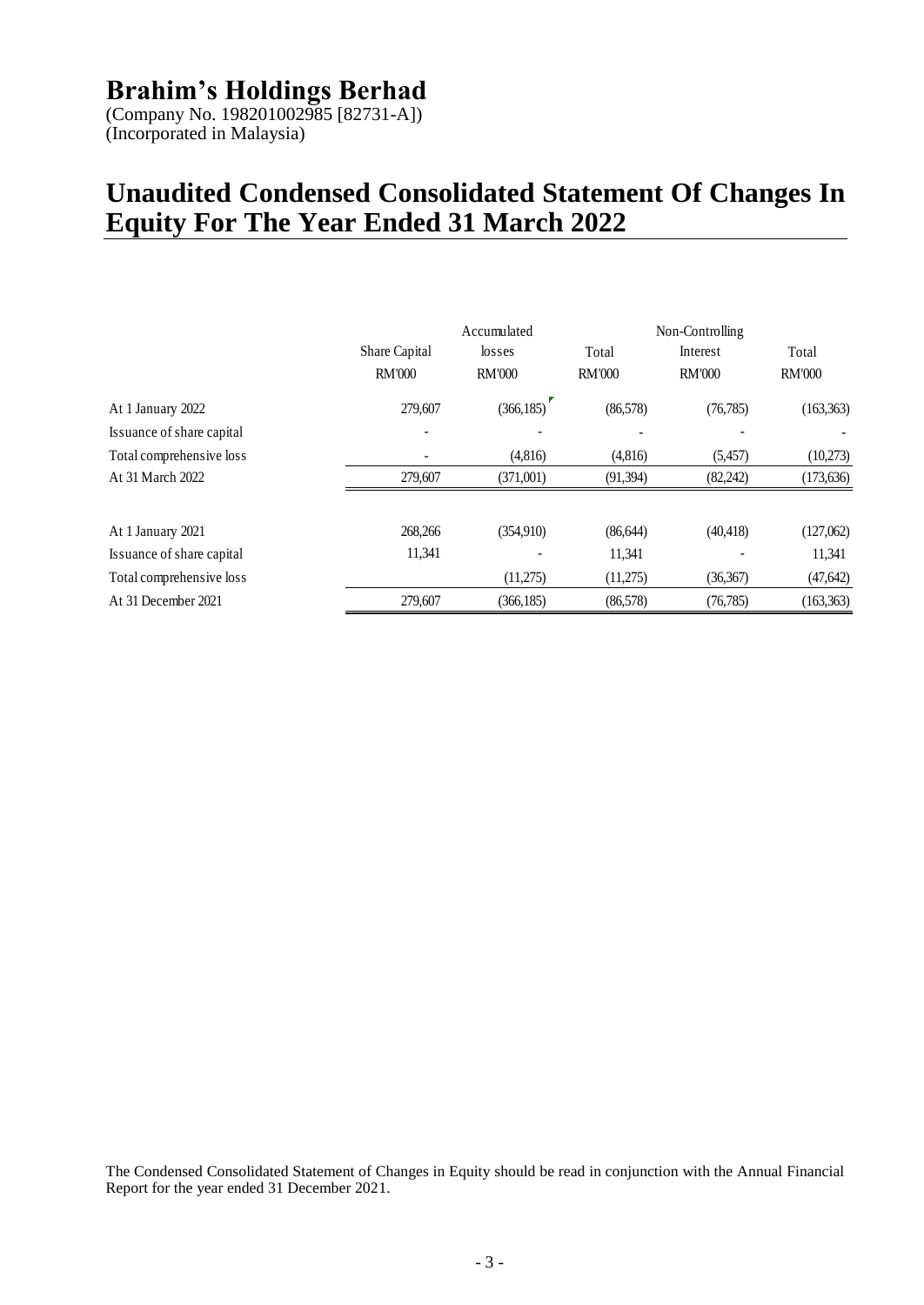(Company No. 198201002985 [82731-A]) (Incorporated in Malaysia)

### **Unaudited Condensed Consolidated Statement Of Cash Flows For The Financial Year Ended 31 March 2022**

|                                                                | 3 months ended                                      |                                                     |
|----------------------------------------------------------------|-----------------------------------------------------|-----------------------------------------------------|
|                                                                | As at<br>31.03.2022<br>(Unaudited)<br><b>RM'000</b> | As at<br>31.03.2021<br>(Unaudited)<br><b>RM'000</b> |
| <b>Operating activities</b>                                    |                                                     |                                                     |
| Profit/(Loss) before tax                                       | (10,302)                                            | (16,229)                                            |
| Adjustment for:-                                               |                                                     |                                                     |
| Impairment losses on:                                          |                                                     |                                                     |
| - goodwill                                                     |                                                     |                                                     |
| - property, plant and equipment                                |                                                     |                                                     |
| Amortisation and depreciation                                  | 4,458                                               | 1,956                                               |
| Interest expense                                               | 1,704                                               | 1,086                                               |
| Interest income                                                | (57)                                                | (6)                                                 |
| Tax Expense                                                    | 67                                                  |                                                     |
| Loss/(Gain) on disposal of property, plant and equipment       |                                                     |                                                     |
| Operating profit before working capital changes                | (4,130)                                             | (13, 193)                                           |
| (Increase)/Decrease in inventories                             | (358)                                               | 294                                                 |
| (Increase)/Decrease in receivables                             | 6,647                                               | 2,444                                               |
| Increase/(Decrease) in related parties balances                | 783                                                 | 28                                                  |
| Increase/(Decrease) in payables                                | 1,862                                               | 8,304                                               |
| Cash generated from/(used in) operations                       | 4,804                                               | (2,123)                                             |
| Interest paid                                                  | (4)                                                 |                                                     |
| Tax refund/(paid)                                              | (67)                                                | (30)                                                |
| Net cash generated from/(used to) operating activities         | 4,733                                               | (2,153)                                             |
| <b>Investing activities</b>                                    |                                                     |                                                     |
| Interest income                                                | 57                                                  | 6                                                   |
| Dividends from JV                                              |                                                     |                                                     |
| Withdrawal/(Placement) of deposits pledged with licensed banks | (1)                                                 | 88                                                  |
| Purchase of plant and equipment/ Recognise ROU Asset           | (155)                                               | (6)                                                 |
| Net cash used in investing activities                          | (99)                                                | 88                                                  |
| <b>Financing activities</b>                                    |                                                     |                                                     |
| Repayment of term loans                                        |                                                     |                                                     |
| Proceeds/ (Repayment) of lease and hire-purchase               | (10, 368)                                           | (581)                                               |
| Repayment of Advance from Director                             |                                                     |                                                     |
| Proceeds of issuance of share capital                          |                                                     |                                                     |
| Net cash (used to)/generated from financing activities         | (10, 368)                                           | (581)                                               |
| Net increase in cash and cash equivalents                      | (5,734)                                             | (2,646)                                             |
| Cash and cash equivalents at the beginning of financial year   | 8,409                                               | 8,358                                               |
| Cash and cash equivalents at the end of financial period       | 2,675                                               | 5,712                                               |
| Cash, bank balances and fixed deposits with licensed banks     | 5,703                                               | 8,702                                               |
| <b>Bank overdrafts</b>                                         |                                                     |                                                     |
| Deposits pledged to licensed banks                             | (3,028)                                             | (2,990)                                             |
|                                                                | 2,675                                               | 5,712                                               |
|                                                                |                                                     |                                                     |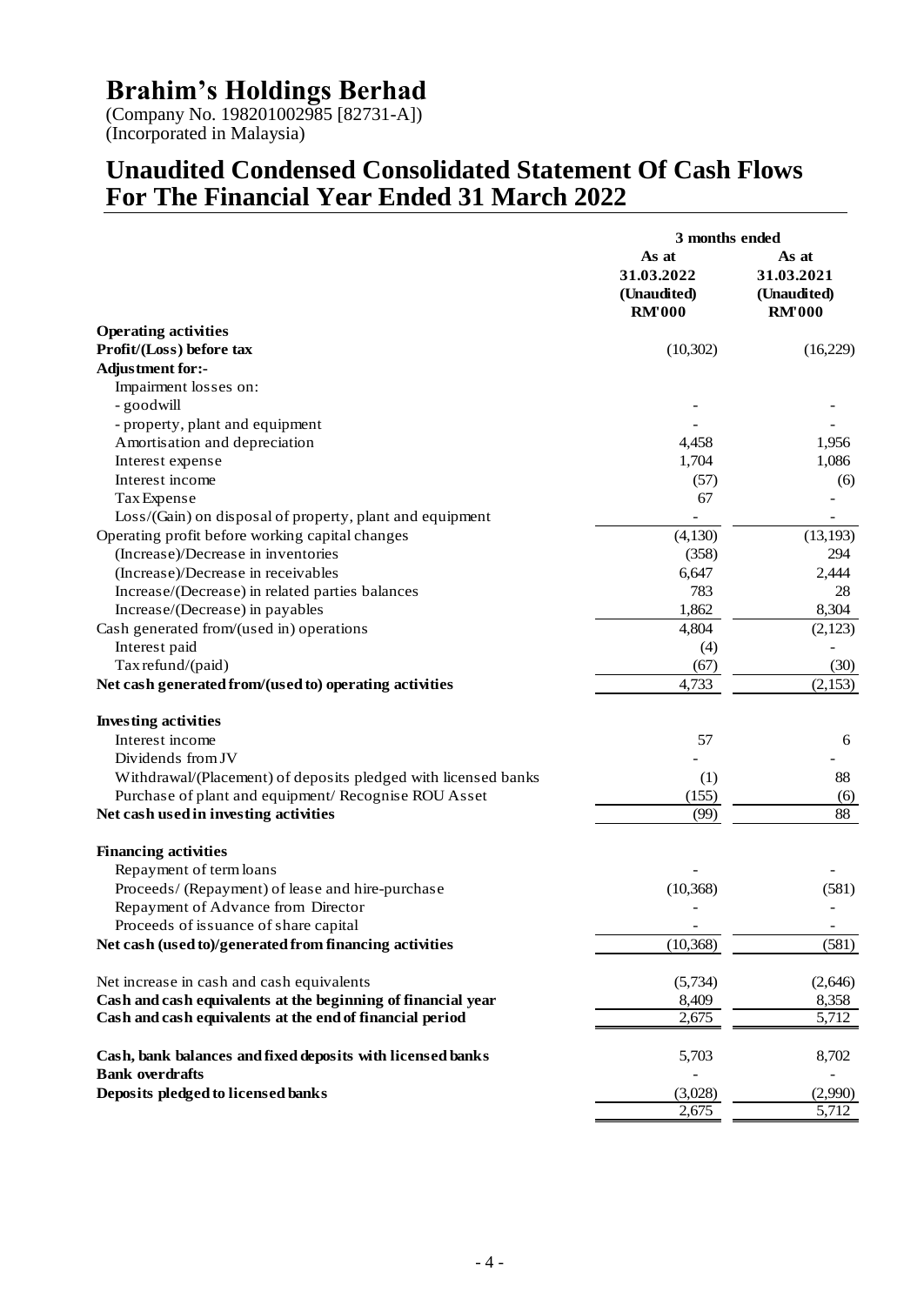(Company No. 198201002985 [82731-A]) (Incorporated in Malaysia)

# **Notes To The Interim Financial Report**

### *A Explanatory Notes Pursuant to MFRS134*

#### **1. Basis of preparation**

The condensed consolidated interim financial information are not audited and have been prepared in accordance with Malaysian Financial Reporting Standards (MFRS 134) "Interim Financial Reporting" and paragraph 9.22 of the Listing Requirements of Bursa Malaysia Securities Berhad.

The condensed consolidated interim financial information should be read in conjunction with the annual financial report for the year ended 31 December 2021. These explanatory notes attached to the financial report provide an explanation of events and transactions that are significant to an understanding of the changes in the financial position and performance of the Group.

#### **2. Changes in Accounting Policies**

The accounting policies and methods of computation adopted for the condensed interim financial information are consistent with those adopted for the audited financial statements for the financial year ended 31 December 2021 except for the adoption of the following with effect from 1 January 2021:

#### **a) Amendments to published standards that are effective and applicable to the Group beginning on 1 January 2021**

| Amendments to MFRS 7                          | Financial Instruments: Disclosures Interest Rate |                  |
|-----------------------------------------------|--------------------------------------------------|------------------|
| Amendments to MFRS 9 Financial Instruments    |                                                  | <b>Benchmark</b> |
| Amendments to MFRS 16 Leases                  |                                                  | Reform (Phase 2) |
| Amendments to MFRS 139 Financial Instruments: |                                                  |                  |
|                                               | <b>Recognition and Measurement</b>               |                  |

The adoption of the above applicable amendments to published standards does not have any material impact to the financial results of the Group for the current period and prior periods.

#### **b) Early adoption of the amendments to published standards by the Group beginning on 1 January 2021**

Amendment to MFRS 16: Covid-19 Related Rent Concessions beyond 30 June 2021

The Group has elected to early adopt the amendment above, with the date of initial application on 1 January 2021. This amendment had no impact to the retained earnings on 1 January 2021, and had no material impact to the financial results for the current period.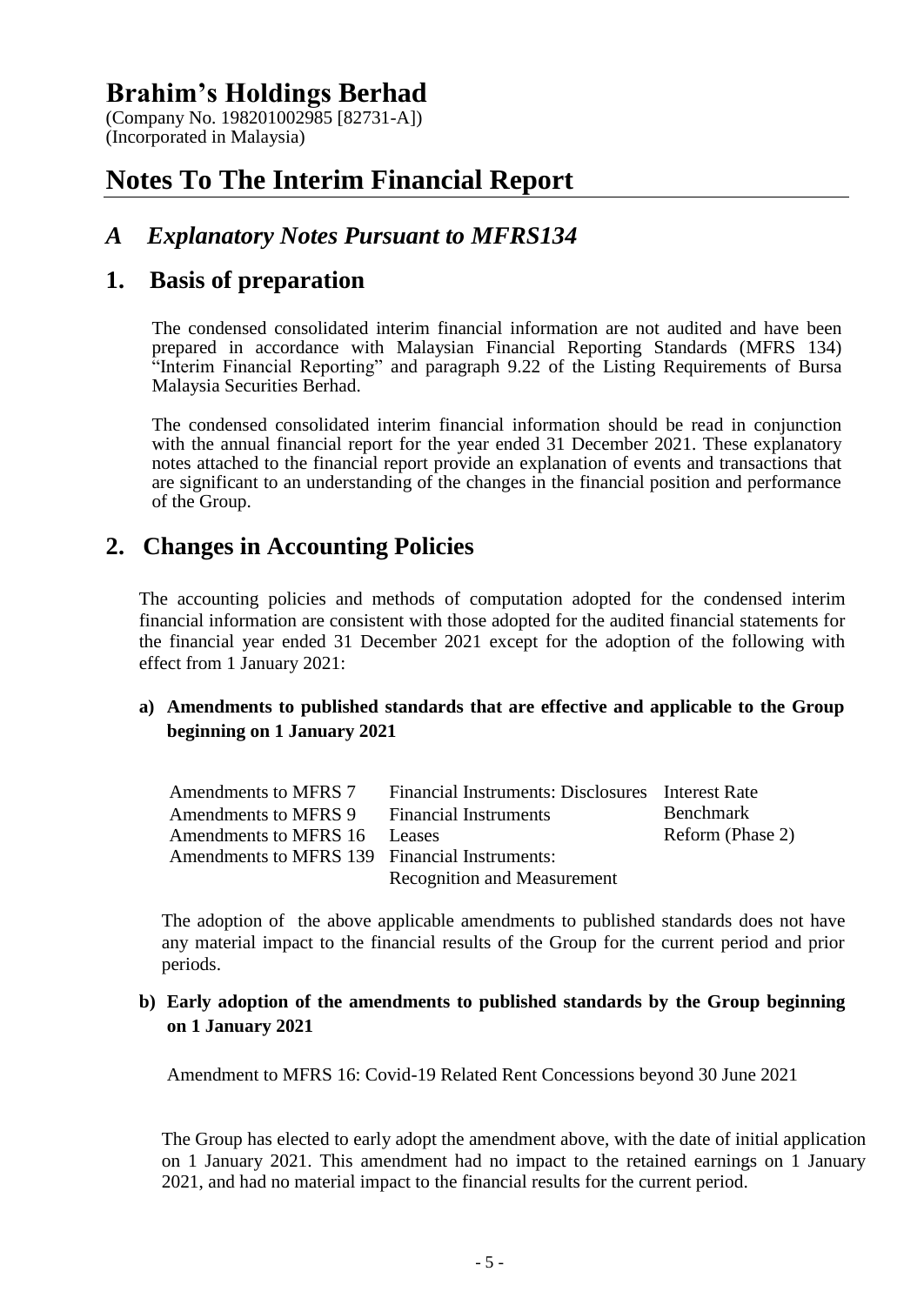(Company No. 198201002985 [82731-A]) (Incorporated in Malaysia)

# **Notes To The Interim Financial Report**

#### **2. Changes in Accounting Policies (continued)**

#### **c) Amendments to published standards that have been issued but not yet effective and have yet to be adopted**

The amendments to published standards that have been issued but not yet effective and have not been adopted early by the Group are as follows:

Effective date 1 January 2022

| Amendments to MFRS 137        | Onerous Contracts – Cost of Fulfilling a Contract            |
|-------------------------------|--------------------------------------------------------------|
| Amendments to MFRS 116        | Property, Plant and Equipment - Proceeds before Intended Use |
| Amendments to MFRS 3          | Reference to the Conceptual Framework                        |
| Amendments to MFRS 9          | Annual Improvements to MFRS Standards 2018 - 2020            |
|                               |                                                              |
| Effective date 1 January 2023 |                                                              |
|                               |                                                              |
| Amendments to MFRS 101        | i) Classification of Liabilities as Current or Non-current   |
|                               | ii) Disclosure of Accounting Policies                        |
| Amendments to MFRS 108        | Definition of Accounting Estimates                           |
|                               |                                                              |

The adoption of the above annual improvements and amendments to published standards are not expected to have a material impact on the financial statements of the Group.

#### **3. Auditors' Report**

There was disclaimer of opinion on the audited financial statements for the financial year ended 31 December 2021.

#### **4. Seasonal or cyclical factors**

The Group's operations were not significantly affected by any significant seasonal or cyclical factors during the financial quarter under review.

#### **5. Unusual items**

There were no unusual items affecting assets, liabilities, equity, net income or cash flows of the Group during the financial quarter under review.

#### **6. Changes in estimates**

There were no significant changes in the estimates reported in the prior financial year, which have a material effect in the current reporting quarter.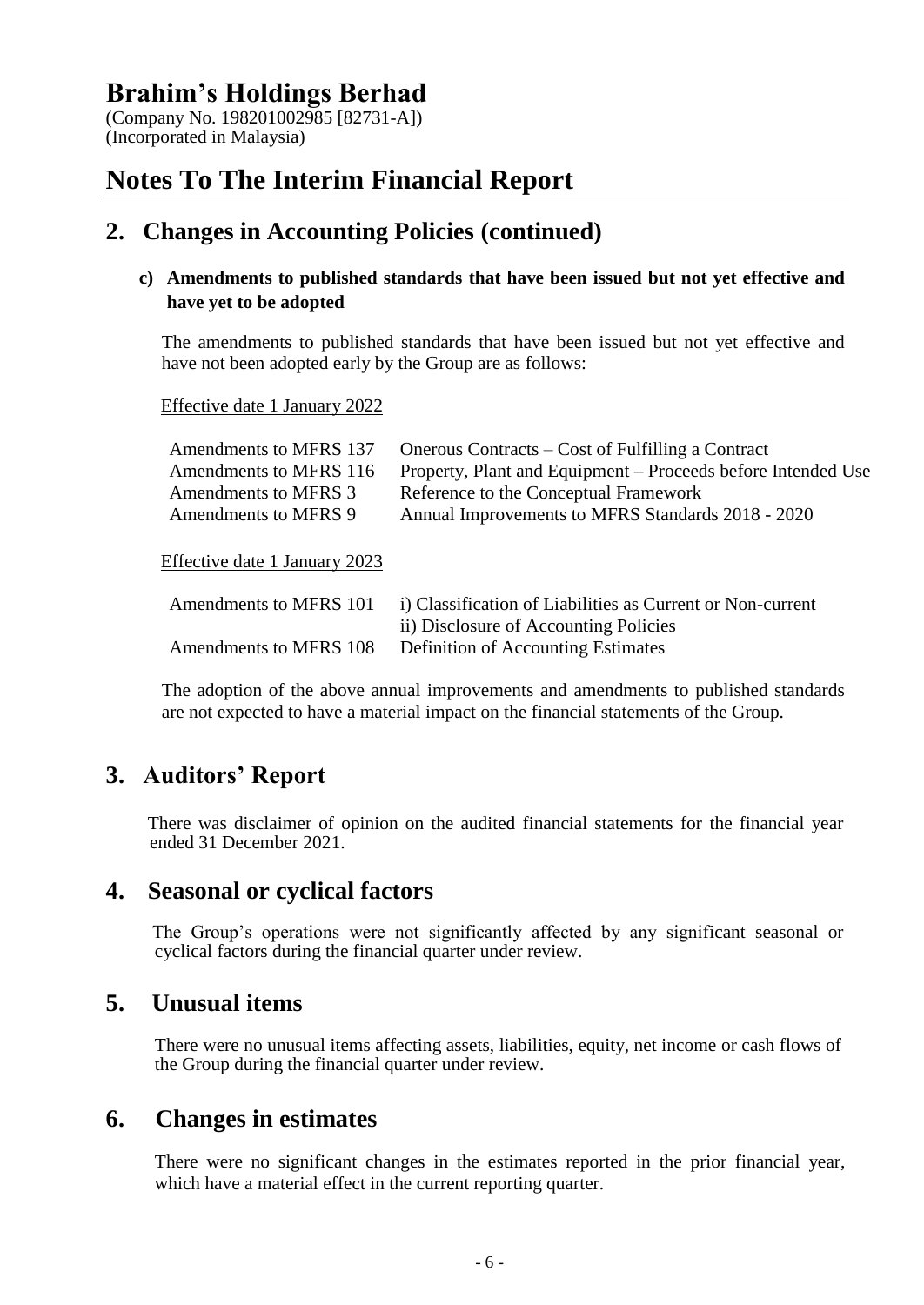(Company No. 198201002985 [82731-A]) (Incorporated in Malaysia)

# **Notes To The Interim Financial Report**

# **7. Segmental reporting**

|                                                                                                  |             | <b>Individual Quarter</b> |         |                | <b>Cumulative Quarters</b> |         |
|--------------------------------------------------------------------------------------------------|-------------|---------------------------|---------|----------------|----------------------------|---------|
|                                                                                                  |             | 3 months ended            |         |                | 3 months ended             |         |
|                                                                                                  |             | 31 Mar                    |         |                | 31 Mar                     |         |
|                                                                                                  | 2022        | 2021                      | Changes | 2022           | 2021                       | Changes |
|                                                                                                  | RM '000     | <b>RM '000</b>            |         | <b>RM '000</b> | <b>RM '000</b>             |         |
|                                                                                                  | (Unaudited) | (Unaudited)               | $\%$    |                | (Unaudited) (Unaudited)    | %       |
| <b>Segment Revenue</b><br>Revenue from continuing<br>operations:                                 |             |                           |         |                |                            |         |
| In-flight catering & related<br>services                                                         | 14,536      | 5,676                     | 156%    | 14,536         | 5,676                      | 156%    |
| Logistics and related services                                                                   | 1,657       | 1,468                     | 13%     | 1,657          | 1,468                      | 13%     |
| <b>Holding Company</b>                                                                           |             | 4                         |         |                | 4                          |         |
| Total revenue including inter-<br>segment revenue                                                | 16,193      | 7,148                     | 127%    | 16,193         | 7,148                      | 127%    |
| <b>Segment results</b><br>Results from continuing<br>operations:<br>In-flight catering & related | (7,989)     | (14,356)                  | $-44%$  | (7,989)        | (14,356)                   | $-44%$  |
| services                                                                                         |             |                           |         |                |                            |         |
| Logistics and related services                                                                   | (44)        | (168)                     | $-74%$  | (44)           | (168)                      | $-74%$  |
| Trading                                                                                          | (8)         | (6)                       | $-33%$  | (8)            | (6)                        | $-33%$  |
| Food and beverage                                                                                | (2)         | (2)                       | $0\%$   | (2)            | (2)                        | $0\%$   |
| Sugar refinery                                                                                   | (3)         | (25)                      | 88%     | (3)            | (25)                       | 88%     |
| <b>Holding Company</b>                                                                           | (487)       | (471)                     | 3%      | (487)          | (471)                      | 3%      |
| Operating (loss)/profits from<br>continuing operations                                           | (8,533)     | (15,028)                  | $-43%$  | (8,533)        | (15,028)                   | $-43%$  |
| Finance costs                                                                                    | (1,704)     | (1,201)                   |         | (1,704)        | (1,201)                    |         |
| Share of results from Joint<br>Venture                                                           |             |                           |         |                |                            |         |
| (Loss) before taxation                                                                           | (10,237)    | (16,229)                  | $-37%$  | (10,237)       | (16,229)                   | 37%     |
| Income tax (expense)                                                                             | (67)        |                           |         | (67)           |                            |         |
| (Loss) after taxation                                                                            | (10,304)    | (16,229)                  | $-37%$  | (10,304)       | (16,229)                   | 37%     |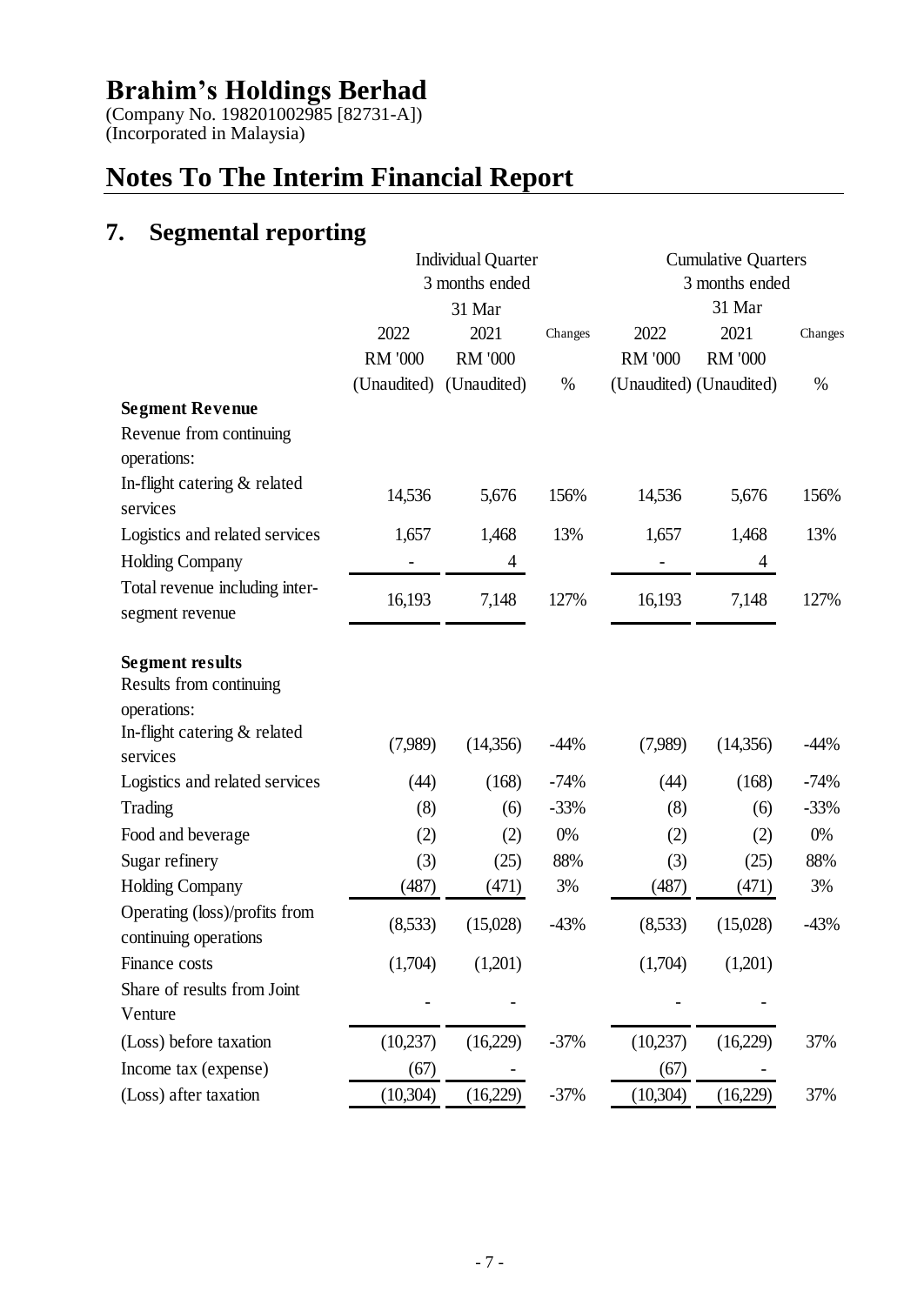(Company No. 198201002985 [82731-A]) (Incorporated in Malaysia)

# **Notes To The Interim Financial Report**

#### **8. Debt and equity securities**

On 21 April 2021, the Group received a demand letter from OCBC Al-Amin Bank Berhad (OCBC) due to the default in payment of the Ijarah Muntahiah Bi Al-Tamlik Term Financing. On 12 May 2021, the Group was granted an indulgence on the repayments of the financing by OCBC. The terms and conditions during the indulgence period are further described as per the Group's announcement on 11 June 2021.

On 7 July 2021, the Company issued 70,885,600 equity shares via a Private Placement exercise, raising RM11,341,696 in cash.

#### **9. Dividends paid**

No dividend was paid during the current quarter ended 31 March 2022.

#### **10. Valuation of Property, Plant and Equipment**

The valuations of property, plant and equipment of the Group have been brought forward without amendments from the previous annual financial statements.

#### **11. Material Events Subsequent to the End of Interim Period**

The was no material event subsequent to the end of the current quarter.

#### **12. Changes in composition of the Group**

There were no major changes in composition of the Group during the quarter under review.

#### **13. Changes in Contingent Liabilities or Contingent Assets**

There were no major changes in contingent liabilities or assets during the quarter under review since the last annual balance sheet date.

### **14. Capital Commitments**

|                                | 31.03.2022<br><b>RM'000</b> | 31.03.2021<br><b>RM'000</b> |
|--------------------------------|-----------------------------|-----------------------------|
| Approved and contracted for :- |                             |                             |
| Property, plant and equipment  | 280                         | 280                         |
| Computer software              |                             |                             |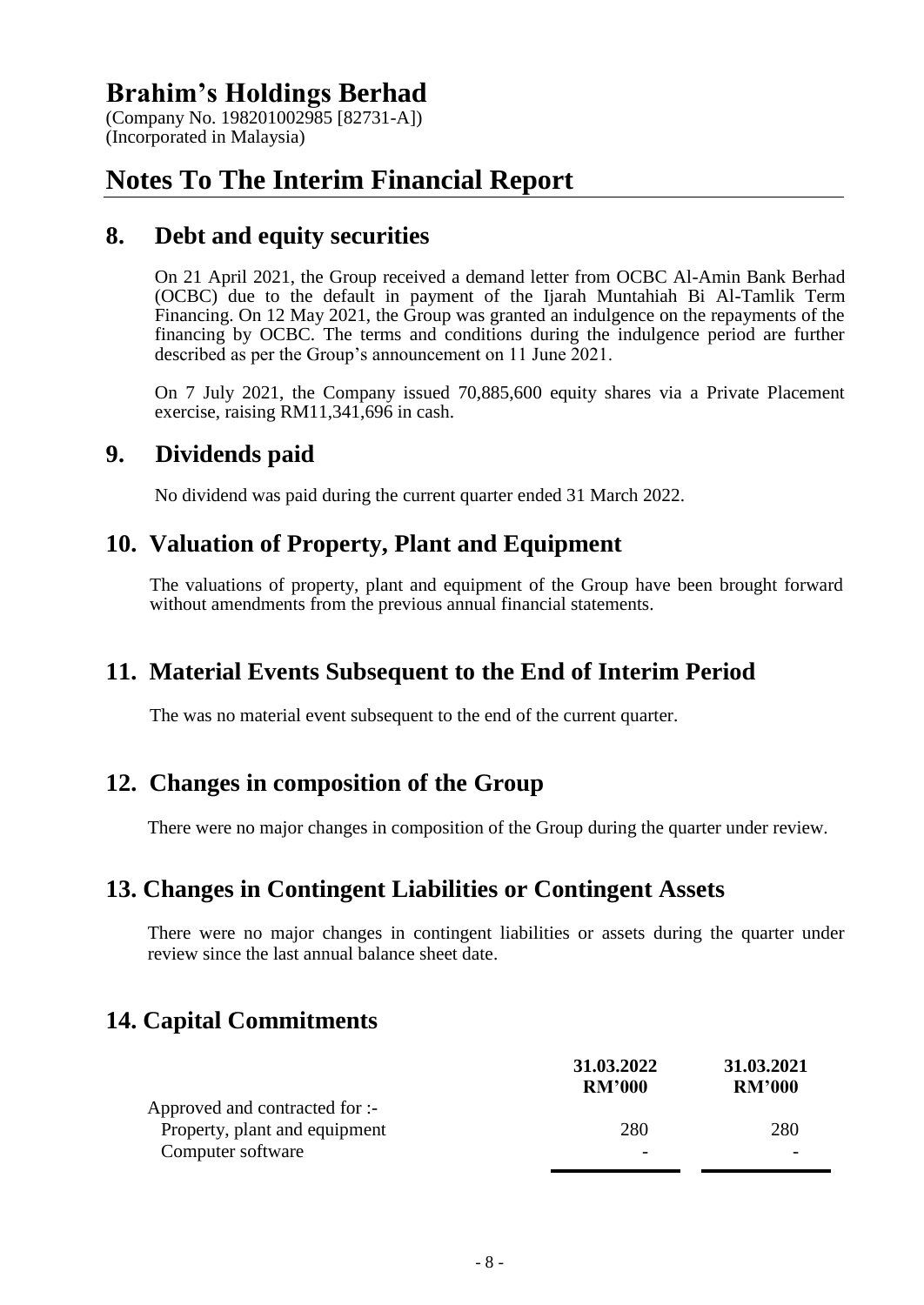(Company No. 198201002985 [82731-A]) (Incorporated in Malaysia)

# **Notes To The Interim Financial Report**

### **15. Related Company Transactions**

The related company transactions of the Group had been entered into in the ordinary course of business. Below are the significant transactions with the related parties of the Group during the current financial period.

|                                                              | <b>Individual Quarter</b><br>3 months ended<br>31 March |                       | <b>Cumulative Quarters</b><br>3 months ended<br>31 March |                       |
|--------------------------------------------------------------|---------------------------------------------------------|-----------------------|----------------------------------------------------------|-----------------------|
|                                                              | 2022<br><b>RM'000</b>                                   | 2021<br><b>RM'000</b> | 2022<br><b>RM'000</b>                                    | 2021<br><b>RM'000</b> |
| Management fees received/<br>receivable from a joint venture | -                                                       | -                     | $\overline{\phantom{a}}$                                 |                       |

### **16. Derivative**

The company did not issue or enter and capitalise any gain or losses with regards to derivative issued or subscribed.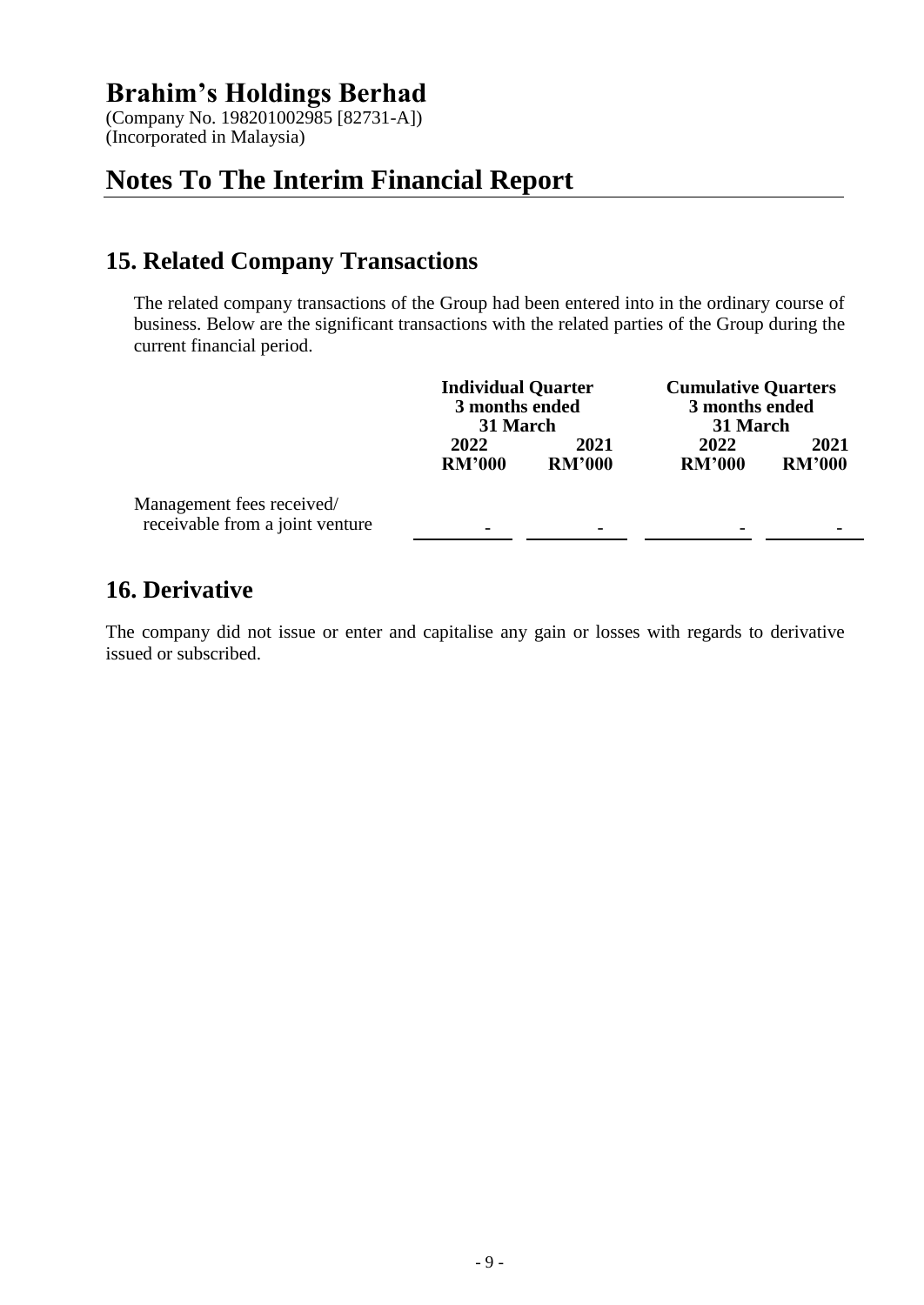(Company No. 198201002985 [82731-A]) (Incorporated in Malaysia)

# **Interim Financial Report 31 March 2022**

Additional information required by the Bursa Malaysia's Main Market Listing Requirements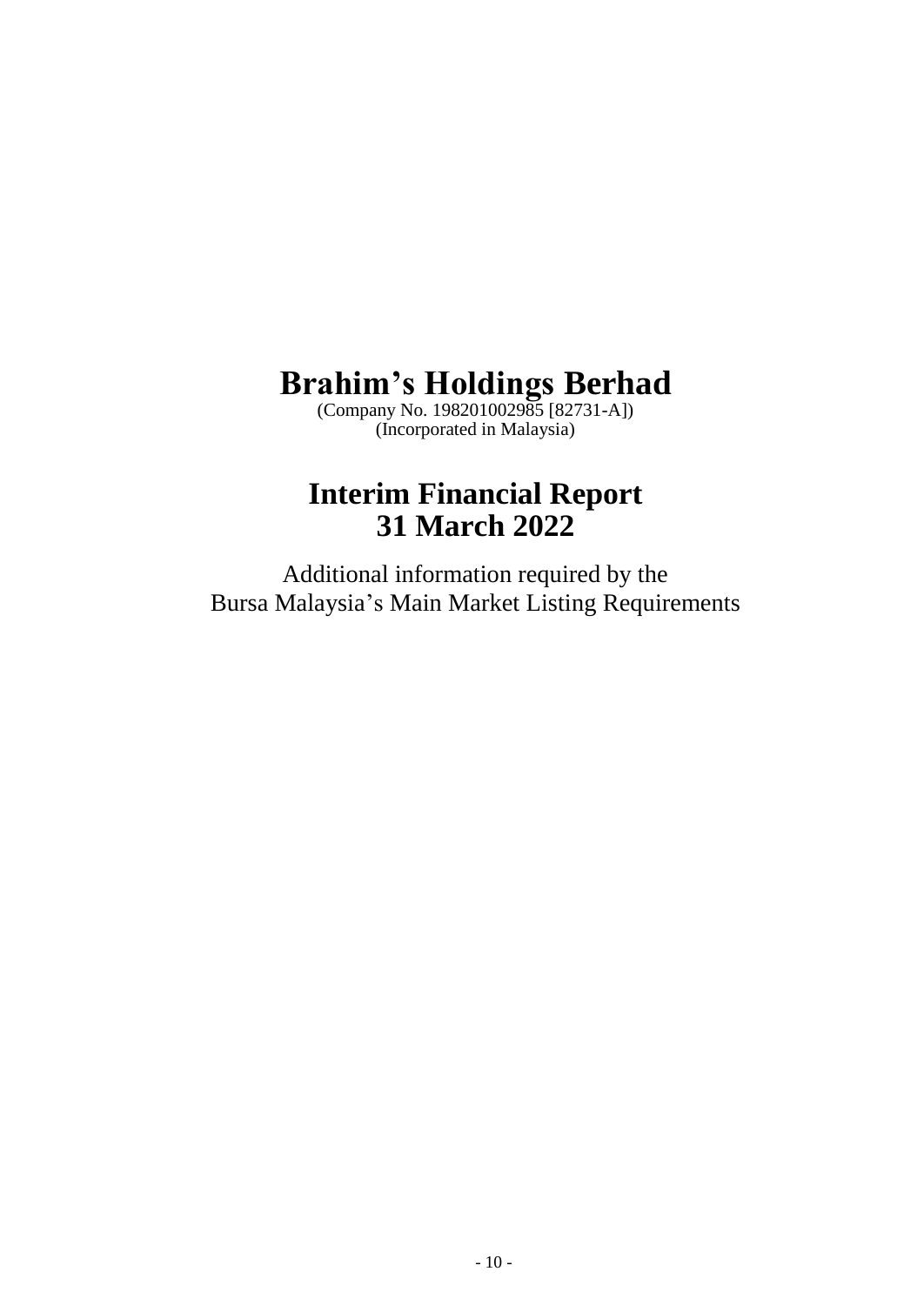(Company No. 198201002985 [82731-A]) (Incorporated in Malaysia)

# **Additional information required by the Bursa Malaysia's Listing Requirements**

#### *B Selected Explanatory Notes to the Interim Financial Report (Part A of Appendix 9B of Bursa Malaysia's Main Market Listing Requirements*

### **1. Performance Analysis**

In the first quarter of 2022, the Group recorded a 126.54% increase in revenue to RM16.19 million compared to the corresponding period in 2021 of RM7.15 million.

The Group recorded a pre-tax loss of RM10.24 million in the current quarter as compared to a pre-tax loss of RM16.23 million in the corresponding quarter of the previous year.

Performance of the respective operating segments are analysed as follows:-

#### **In-flight catering and related services**

The performance of in-flight catering and related revenue in the services show increasing trend when compared to the revenue in the corresponding period. Revenue for the current quarter increased by RM8.86 million or 156%, closing at RM14.54 million compared with a revenue of RM5.68 million in the same quarter last year.

This segment recorded lower operating loss of RM7.99 million as compared to a loss of RM14.36 million for the same quarter last year, an improvement of 44%.

#### **Logistics and related services**

Current quarter's revenue contributed by the logistics and related services segment has registered an increase of 13%, or RM0.19 million higher to RM1.66 million as compared to RM1.47 million in the corresponding quarter last year. The warehouse occupancy rate continued to remain stable. Nevertheless, management realise the potential for this business to grow even further.

Segmental results for the quarter was a loss of RM44,000 as compared to the corresponding quarter in last year which registered a loss of RM168,000.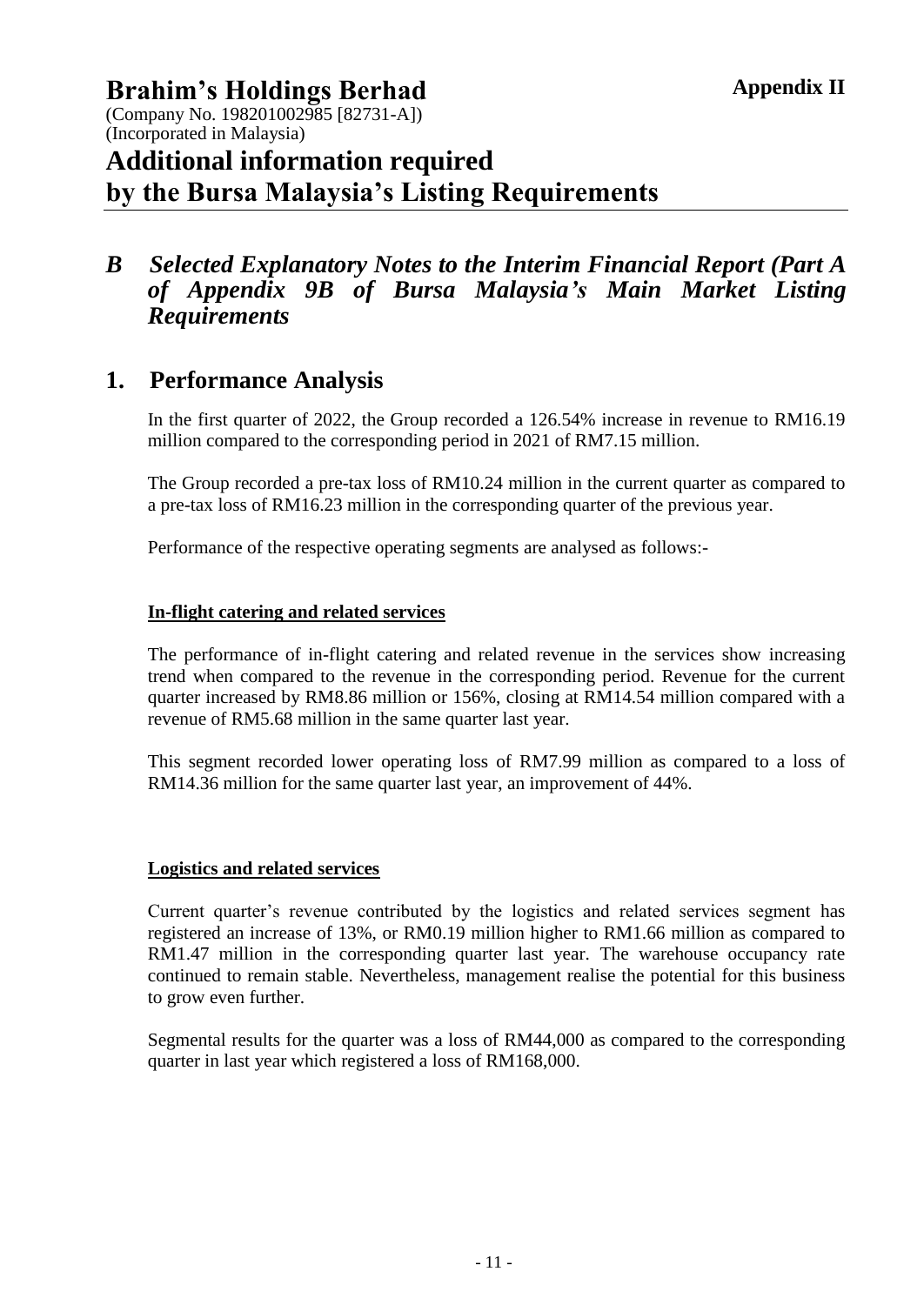#### **Brahim's Holdings Berhad** (Company No. 198201002985 [82731-A]) (Incorporated in Malaysia) **Additional information required by the Bursa Malaysia's Listing Requirements**

### **2. Comparison with immediate preceding quarter's result**

Compared to the immediate preceding quarter's results, the Group's revenue reported an increase from RM12.59 million to RM16.19 million, an increase of RM3.6 million or 28.6%.

The Group recorded a loss before tax of RM10.24 million for this quarter as compared to a loss before tax of RM4.24 million in the immediate preceding quarter.

#### **3. Current year prospects**

#### In-Flight Catering and related services

The Corona Virus or Covid-19 which hit the world in early to mid February 2020 have changed the landscape of the market entirely especially aviation and hospitality industries.

In-Flight catering division is expected to record an adverse performance for full year 2022 as due to this Covid-19 implication. Even the prospect on aviation segment remain sceptical and uncertain, any policies or incentives set and announce by the government with regards to the aviation industries will certainly give positive implication to this segment.

It is expected for the aviation and hospitality industries to be able to recover progressively in the future.

#### Logistics and related services

The logistics segment continues to maintain its business volume and contribute positively to the group's financial position. This segment looking into expending business models and expending its operations, to streamline the cost structure become positive. This segment will continue the effort to acquire new customers and businesses to increase the revenue stream.

#### **4. Statement on Revenue or Profit Estimate, Forecast, Projection or Internal Targets Previously Announced or Disclosed in a Public Document**

Not applicable as the Group has not issued any profit forecast or profit guarantee.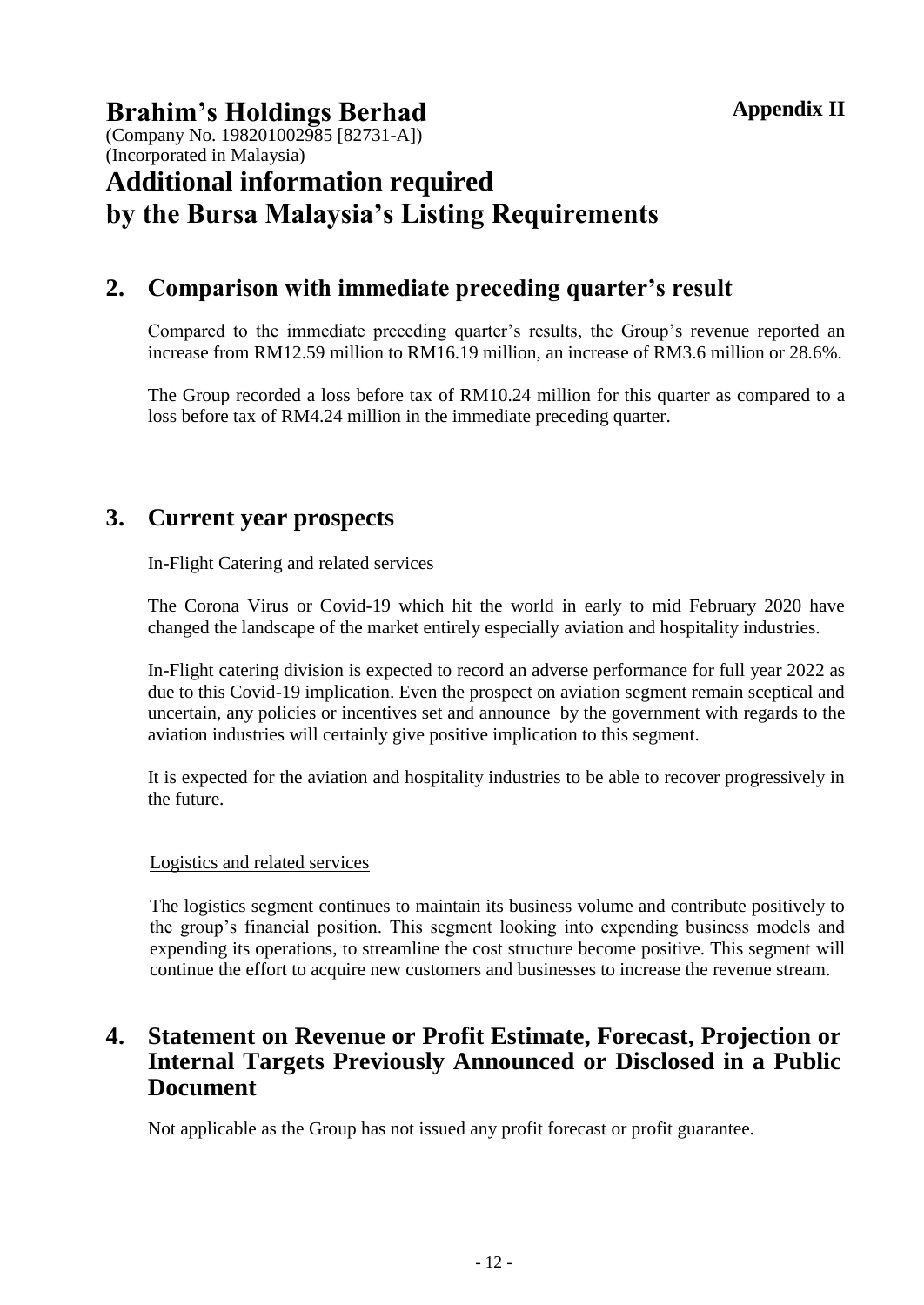(Company No. 198201002985 [82731-A]) (Incorporated in Malaysia)

# **Additional information required by the Bursa Malaysia's Listing Requirements**

### **5. Taxation**

|                                                | <b>Individual Quarter</b><br>3 months ended<br>31 March |                       | <b>Cumulative Quarters</b><br>3 months ended<br>31 March |                       |
|------------------------------------------------|---------------------------------------------------------|-----------------------|----------------------------------------------------------|-----------------------|
|                                                | 2022<br><b>RM'000</b>                                   | 2021<br><b>RM'000</b> | 2022<br><b>RM'000</b>                                    | 2021<br><b>RM'000</b> |
| Current tax:<br>-for the financial period/year | 67                                                      |                       | 67                                                       |                       |
| Deferred taxation                              |                                                         |                       |                                                          |                       |
|                                                |                                                         |                       | 6.                                                       |                       |

The Group's effective tax rate is lower than statutory tax rate due to certain expenses being disallowed for tax purposes and deferred tax assets recognised for some entities within the Group.

### **6. Status of corporate proposal**

The Group is not engaged in any corporate proposal as at the date of this report.

#### **7. Borrowings**

|    |                                                                   | 31.03.2022<br><b>RM'000</b> | 31.03.2021<br><b>RM'000</b> |
|----|-------------------------------------------------------------------|-----------------------------|-----------------------------|
| a) | <b>Short term borrowings</b>                                      |                             |                             |
|    | Secured                                                           |                             |                             |
|    | - Term loans                                                      | 83,615                      | 80,483                      |
|    | - Hire purchase and lease payables                                | 153,127                     | 3,667                       |
|    |                                                                   | 236,742                     | 84,150                      |
|    | b) Long term borrowings<br>Secured                                |                             |                             |
|    | - Term loans                                                      |                             |                             |
|    | - Hire purchase and lease payables                                | 957                         | 2,123                       |
|    |                                                                   | 957                         | 2,123                       |
|    |                                                                   | 237,699                     | 86,273                      |
|    | The above borrowings are denominated in the following currencies: |                             |                             |
|    | - Ringgit Malaysia                                                | 234,045                     | 82,619                      |
|    | - United States Dollar                                            | 3,654                       | 3,654                       |
|    |                                                                   | 237,699                     | 86,273                      |